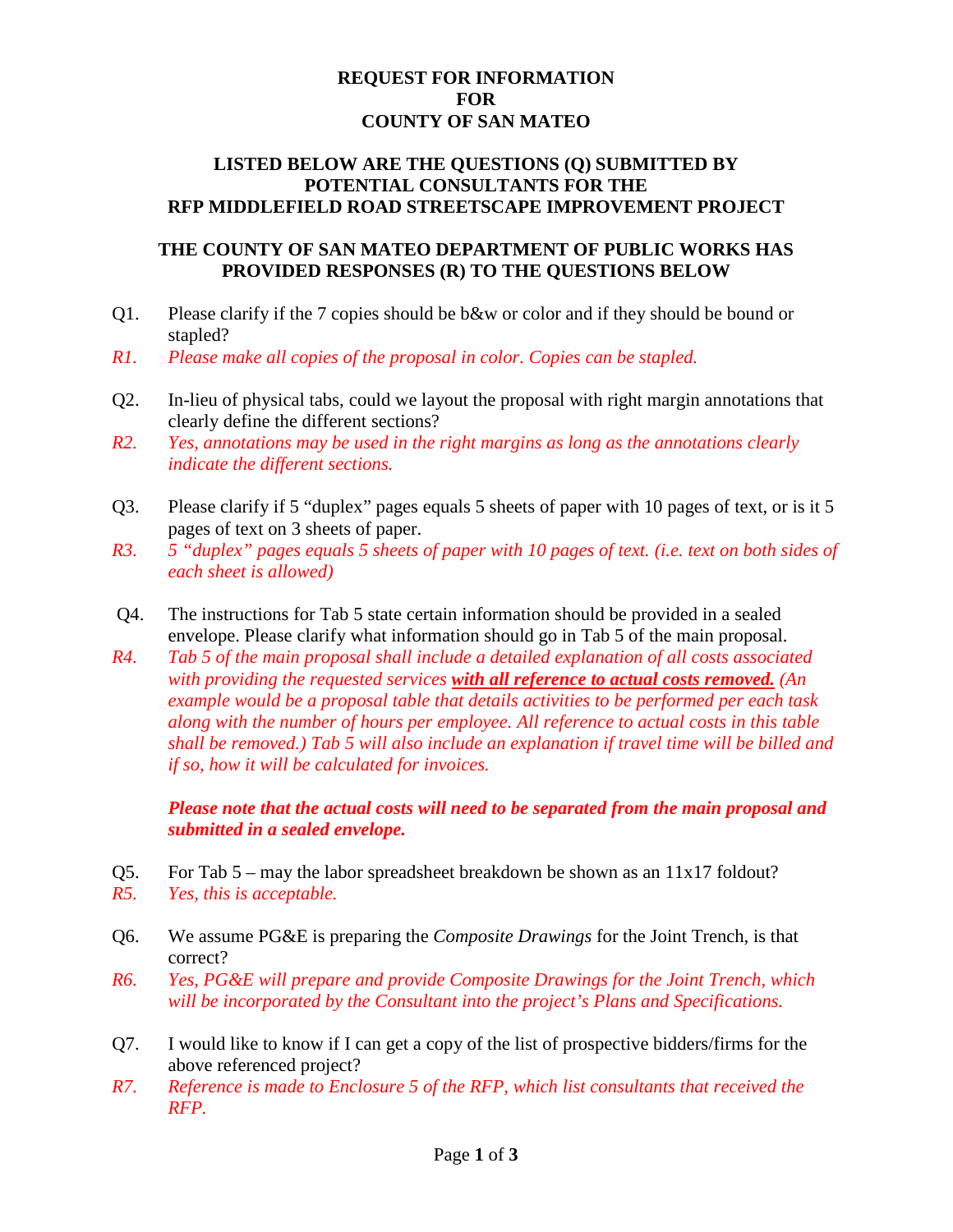- Q8. Are the six references required for all sub consultants?
- *R8. No, references for sub consultants are not required.*

The following questions were received after the deadline to submit written questions. In the best interest of the project, the following responses to the questions are prepared below.

#### *\*\*\*NEW RESPONSES-SEE BELOW\*\*\**

- Q9. Under Tab 2 Proposed Approach, item B, you ask that we list any needs for physical space and/or equipment at the Department. Please clarify what you mean.
- *R9. If your firm requires a physical space or cubicle at the County offices to work on this project, these needs should be listed here. The Department will review whether the needs can be accommodated. The Department does not guarantee that accommodations will be approved.*
- Q10. Under Tab 5 Cost to Department, item A, you ask for a detailed explanation of all costs associate with your providing the required services. To be responsive, are you asking for a fee proposal?
- *R10. Please provide a detailed schedule of costs associated with each task as required by the scope of work. This schedule of cost will be enclosed in a sealed envelope and provided with the proposal.*

*See R4 above.*

- Q11. Under Tab 6 References, please clarify what the differences are between business references and client references.
- *R11. Business references would be firms that you currently work with (i.e. sub-consultants). Client references would entities that have retained your services. (i.e. local agencies, businesses, etc.).*
- Q12. Do we need to submit Enclosure 1. Contractors Declaration Form with our submittal?
- *R12. Yes, please complete this form in its entirety and submit the signed form with your proposal.*
- Q13. Are other firms able to submit, in addition to those listed in Enclosure 5. List of Consultants?
- *R13. Correct, qualified firms not listed in the original Enclosure 5. List of Consultants, may submit a proposal for this project.*
- Q14. Will the Evaluation Committee be comprised of County staff or outside staff? Or a combination of internal and external folks?
- *R14. The team will be compromised of a combination of County Staff and external members.*
- Q15. The statement of intent and scope state that the County has selected a three lane configuration as the preferred configuration of the project segment, however Enclosure 7, Traffic Study Requirements stats that the selected configuration is to be studied as part of this project and 46 intersections are to be included in the study, many outside of the project segment. What is the intent of studying these intersections outside the project segment? If a configuration has already been selected, has any traffic study been previously performed?